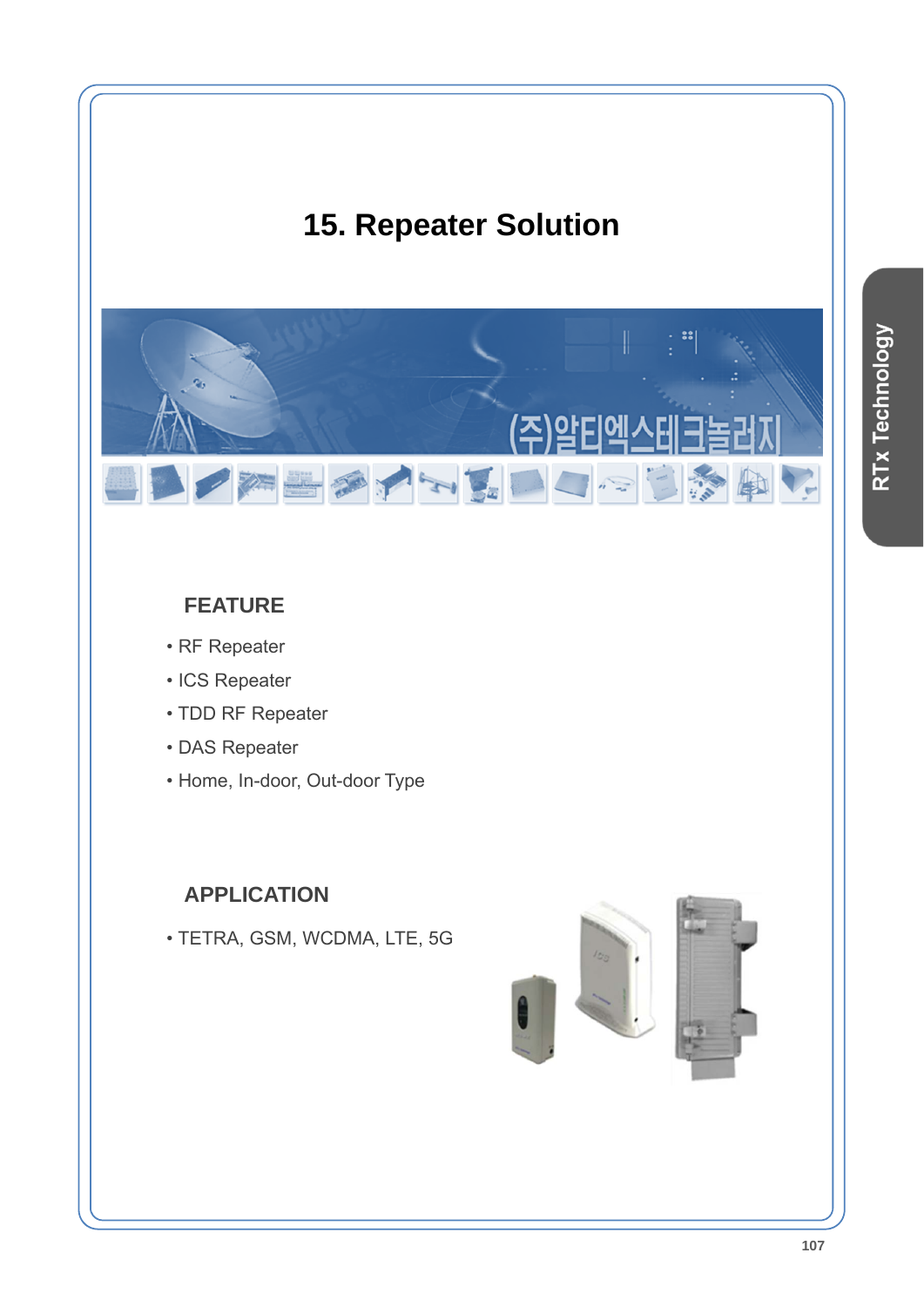## **DAS(Distributed Antenna System)**

#### **FEATURE**

- Support Single Band or Dual Band Frequency
- High Quality Signal with the Digital Optical Transmission System
- Long Distance Transmission with Low Signal Loss
- Up to 4ROUs with Cascade and 4RRU with Star Connection
- Compact Size Optimized to Install on the Pole
- Supports Remote Monitoring with Data Modem
- High Density, Low Rise Residential Area





### **TOPOLOGY**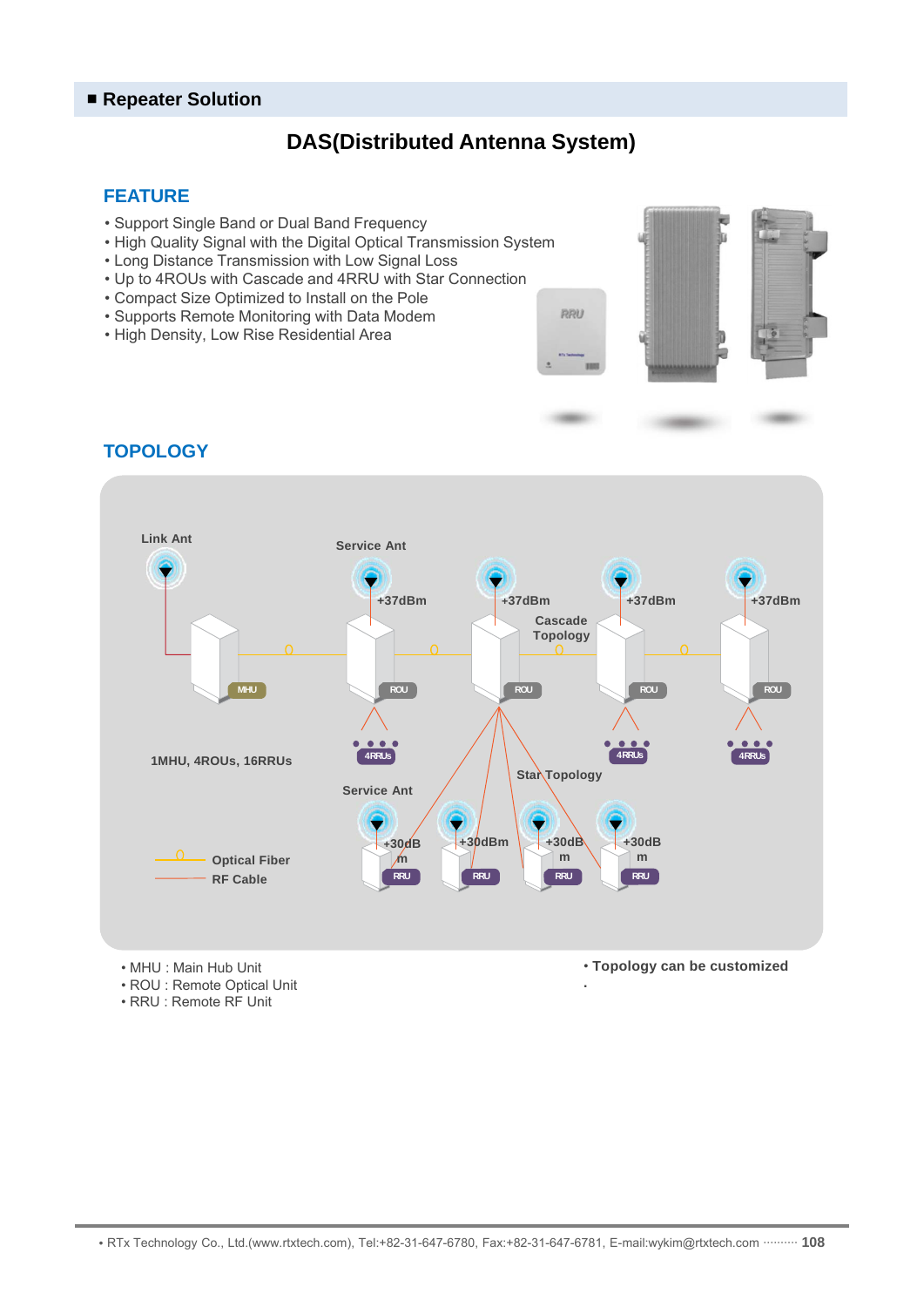# **DAS(Distributed Antenna System)**

### **SPECIFICATION**

| <b>Parameter</b>                 |           |                       | <b>Specification</b>      | <b>Remark</b>     |
|----------------------------------|-----------|-----------------------|---------------------------|-------------------|
| <b>Frequency Band</b>            |           | Single or Double Band | Can be customized         |                   |
| Input Level                      |           | <b>DL</b>             | $-60 \sim -30$ dBm        |                   |
|                                  |           | UL                    | $-65$ d $Bm$              |                   |
|                                  | <b>DL</b> | <b>ROU</b>            | +37dBm/Total              |                   |
| <b>Output Level</b>              |           | <b>RRU</b>            | +30dBm/Total              | Can be customized |
|                                  | UL        |                       | 0dm/Total                 | <b>MHU</b>        |
| Gain                             |           |                       | $+97dB \pm 1dB$           |                   |
|                                  |           | UL                    | $+65dB \pm 1dB$           |                   |
| Pass Band Ripple                 |           | ±4dB                  | Peak to peak              |                   |
| <b>VSWR</b>                      |           | ≤ 1.5:1               |                           |                   |
| <b>System Delay</b>              |           | $\leq 7 \mu s$        |                           |                   |
| Noise Figure                     |           | $\leq$ 5dB            | UL                        |                   |
| <b>Frequency Stability</b>       |           | $\leq 0.01$ ppm       |                           |                   |
| Impedance                        |           | $50\Omega$            |                           |                   |
| Power Supply                     |           | DC +29.4V/5A          | 220VAC/60Hz               |                   |
| <b>Operating Temperature</b>     |           |                       | $-30$ ~+70°C              |                   |
| <b>Operating Humidity</b>        |           |                       | 95%                       |                   |
| <b>Heat Dissipation</b>          |           |                       | <b>Natural Convection</b> |                   |
| <b>Ingress Protection Rating</b> |           | IP <sub>65</sub>      |                           |                   |
|                                  |           | <b>MHU</b>            | 201x440x195mm             | Single Band       |
| Dimension                        |           | <b>ROU</b>            | 201x440x195mm             | Single Band       |
|                                  |           | <b>RRU</b>            | 201x290x165mm             | Single Band       |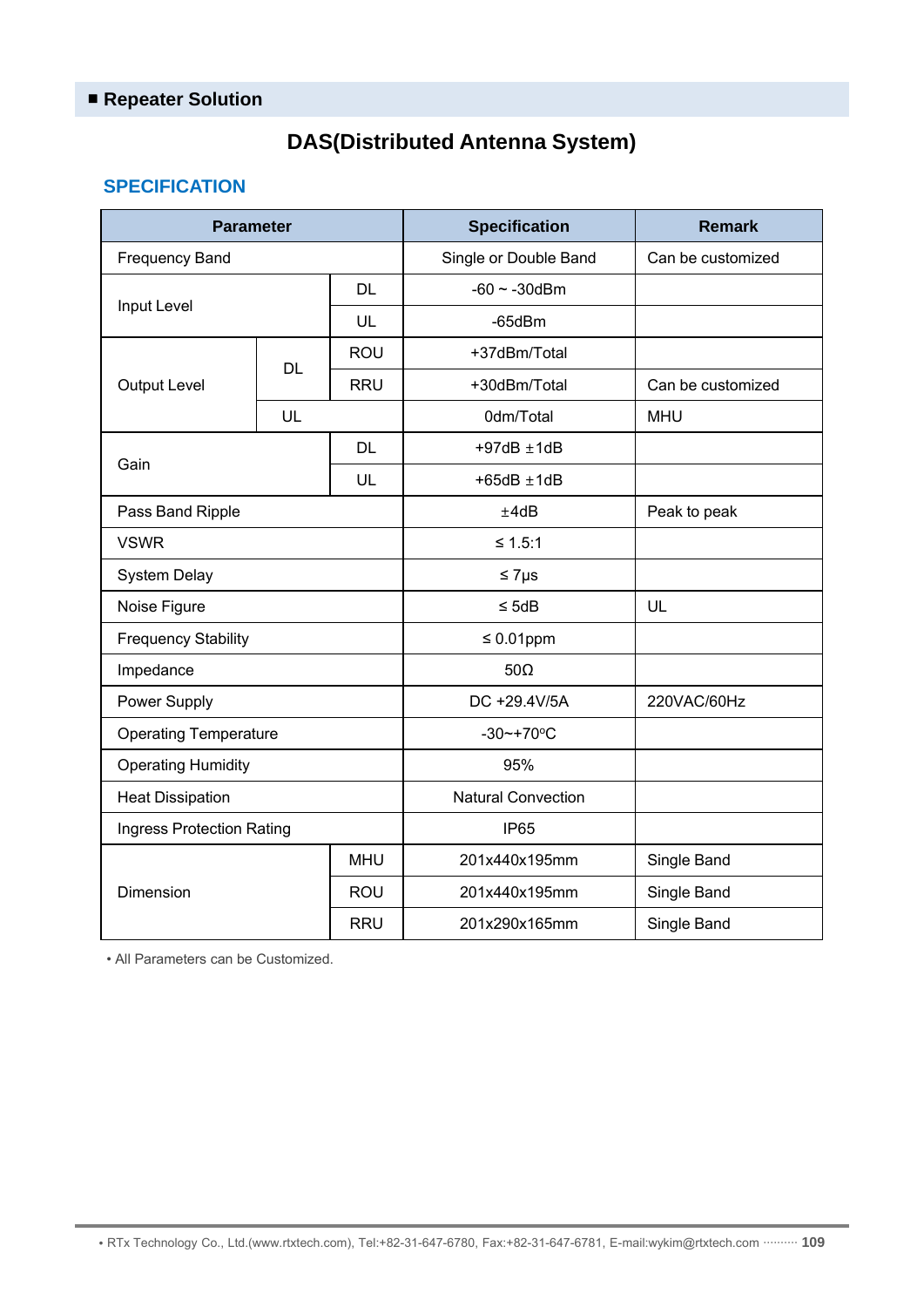# **ICS Repeater**

### **FEATURE**

- Built-in Both Donor and Service Antennas
- Support 1800MHz LTE & 2100MHz WCDMA Band Simultaneously
- DL: +10dBm, UL: +13dBm Output
- Cancellation Range G=I+13dB
- LED Bars Show Input Signal Strength and Isolation
- Auto Gain control, Shutdown, isolation check and Gain Setup
- Auto Detection & Changeover for External Antenna
- Optional External Antenna & 10m 3d-FB Coaxial Cable
- External AC/DC Adaptor





### **DEPLOYMENT**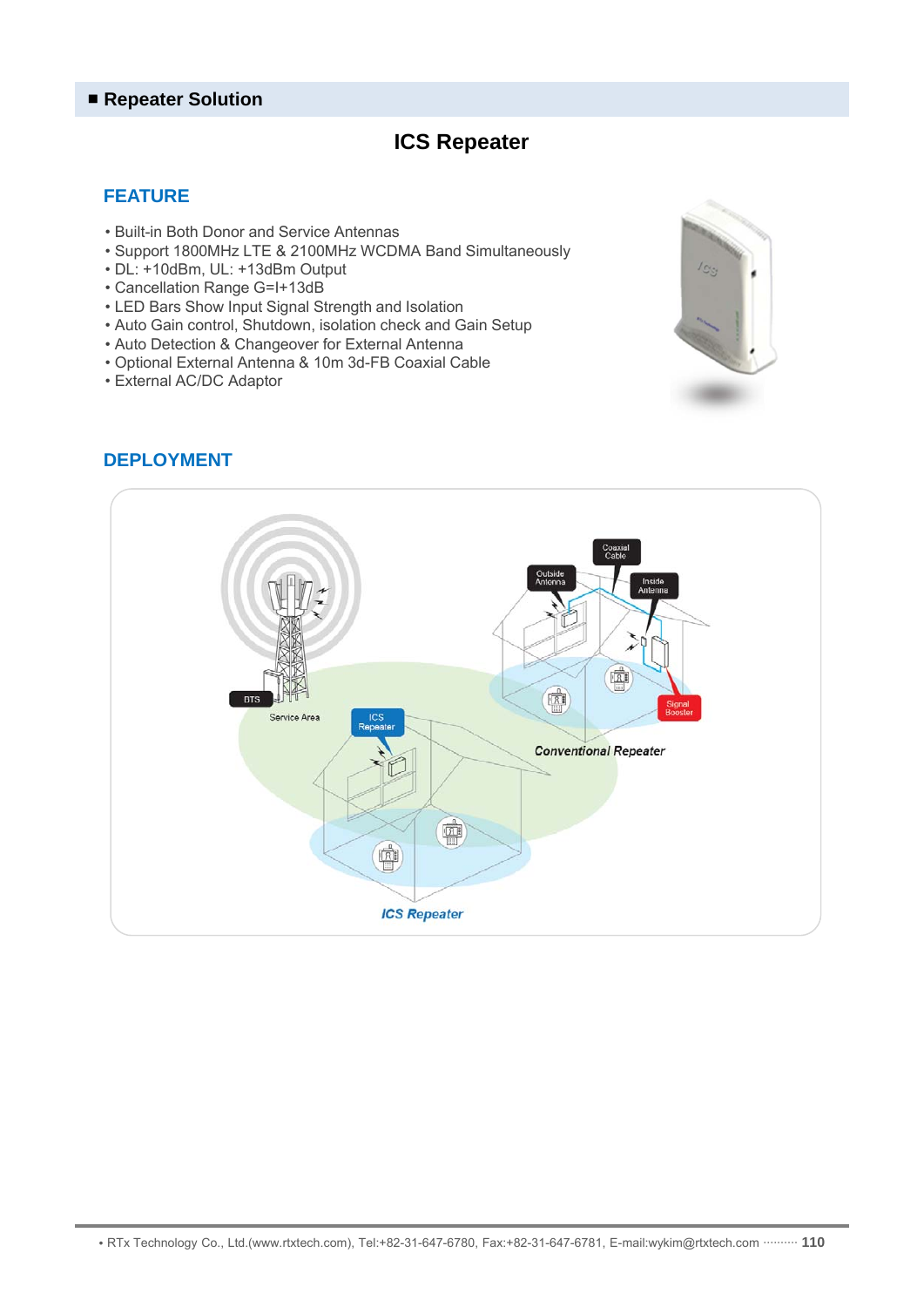# **ICS Repeater**

### **SPECIFICATION**

| <b>Parameter</b>                             |                     | <b>Specification</b>                           | <b>Remark</b>           |
|----------------------------------------------|---------------------|------------------------------------------------|-------------------------|
| <b>Frequency Band</b>                        |                     | LTE1800 + WCDMA2100                            | Can be customized       |
| Input Level                                  | <b>DL</b>           | $-60 \sim -30$ dBm                             | <b>Built in Antenna</b> |
|                                              | UL                  | $-55$ d $Bm$                                   |                         |
|                                              | DL                  | +10dBm/Total                                   |                         |
| <b>Output Level</b>                          | UL                  | +13dBm/Total                                   |                         |
|                                              | <b>Built-in Ant</b> | $+75dB$                                        | Auto Switchover         |
| Gain                                         | <b>External Ant</b> | $+70dB$                                        |                         |
| Gain Control Range/Step                      |                     | 30dB/1dB                                       |                         |
| Auto Shutdown Level                          | <b>DL</b>           | +13dBm/Total                                   |                         |
|                                              | UL                  | +16dBm/Total                                   |                         |
| <b>System Delay</b>                          |                     | ≤ 4.5 $µ$ s                                    |                         |
| In-band Flatness                             |                     | 3dB                                            | Peak to Peak            |
| <b>VSWR</b>                                  |                     | ≤ 1.5:1                                        |                         |
| Noise Figure                                 |                     | $\leq$ 5dB                                     | @ Max. Gain             |
| Impedance                                    |                     | $50\Omega$                                     |                         |
| Power Supply                                 |                     | AC 100V~240V                                   | <b>AC/DC Adaptor</b>    |
| <b>Operating Temperature</b>                 |                     | $-20$ ~+60°C                                   |                         |
| <b>Operating Humidity</b>                    |                     | 95%                                            |                         |
| <b>Heat Dissipation</b>                      |                     | <b>Natura Convection</b>                       |                         |
| Interference Cancellation Widow Size         |                     | $1\mu$ s                                       | UL, DL                  |
| <b>Gain Tracking Time</b>                    |                     | 1sec                                           | Target Gain ± 1dB       |
| <b>Fading Performance</b><br>(Multi-path 10) | <b>Static</b>       | EVM ≤8%(LTE), ≤10%(3G)<br>Gain Variation ≤±2dB | $G=I+13dB$              |
|                                              | 3Hz                 | EVM ≤8%(LTE), ≤10%(3G)<br>Gain Variation ≤±2dB | $G=$                    |
| Weight                                       |                     | 1.8Kg Max.                                     |                         |
| Dimension(WHD)                               |                     | 158x252x75mm                                   |                         |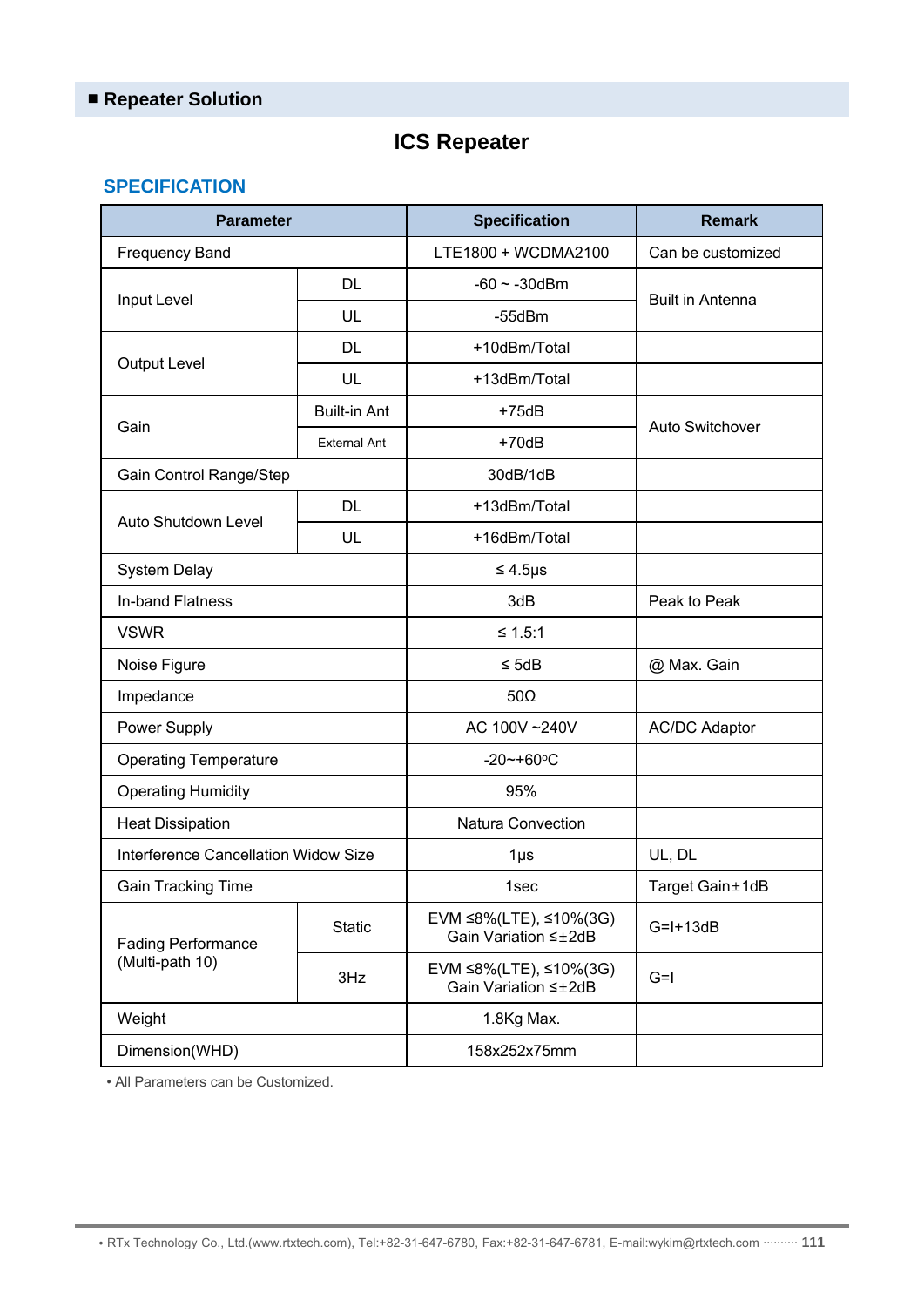# **TD-LTE RF Repeater**

#### **FEATURE**

- Support Single Band TD-LTE Service
- Built in TDD Sync Detection Module
- High Working Gain up to +80dB
- RF Output Power up to +24dBm
- Flexible TDD DL/UL Allocation configured by Automatically
- Automatic Gain Control

### **SPECIFICATION**



| <b>Parameter</b>             | <b>Specification</b>             | <b>Remark</b>     |
|------------------------------|----------------------------------|-------------------|
| <b>Frequency Range</b>       | 2496~2690MHz(Band41)             | Can be customized |
| <b>Operating Bandwidth</b>   | 20MHz                            | Can be customized |
| <b>Output Power</b>          | DL: +23dBm, UL: +17dBm           | Can be customized |
| Gain                         | $+80dB \pm 2dB$                  |                   |
| <b>Gain Flatness</b>         | 3dB                              | Peak to peak      |
| Gain Variation over Temp.    | ±3dB                             |                   |
| Gain Control Rang            | 30dB/1dB Step                    |                   |
| ALC Range                    | 30dB                             |                   |
| Shutdown                     | $\geq$ +25dBm                    |                   |
| <b>VSWR</b>                  | 1.5:1                            |                   |
| System Group Delay           | $\leq 4\mu s$                    |                   |
| Noise Figure                 | $≤6dB$                           | Uplink, @Max Gain |
| <b>ACRR</b>                  | 20dBc                            |                   |
| <b>EVM</b>                   | $\leq 8\%$                       | vs. Source        |
| <b>Sync Detection Level</b>  | $\geq -85$ dBm                   |                   |
|                              | 60dB $@1.0 \leq$ offset < 1.8MHz |                   |
| Out of Band Gain             | 45dB @1.8 ≤ offset < 10.8MHz     |                   |
|                              | 35dB @10.8MHz ≤ offset           |                   |
|                              | -36dBm @9KHz~1GHz                |                   |
| <b>Spurious Emission</b>     | -30dBm @1GHz~12.5GHz             |                   |
| Impedance                    | $50\Omega$                       |                   |
| <b>Operating Temperature</b> | $-20$ ~+60°C                     |                   |
| <b>Operating Humidity</b>    | 95%                              |                   |
| Input Voltage                | 100~240VAC/50~60Hz               |                   |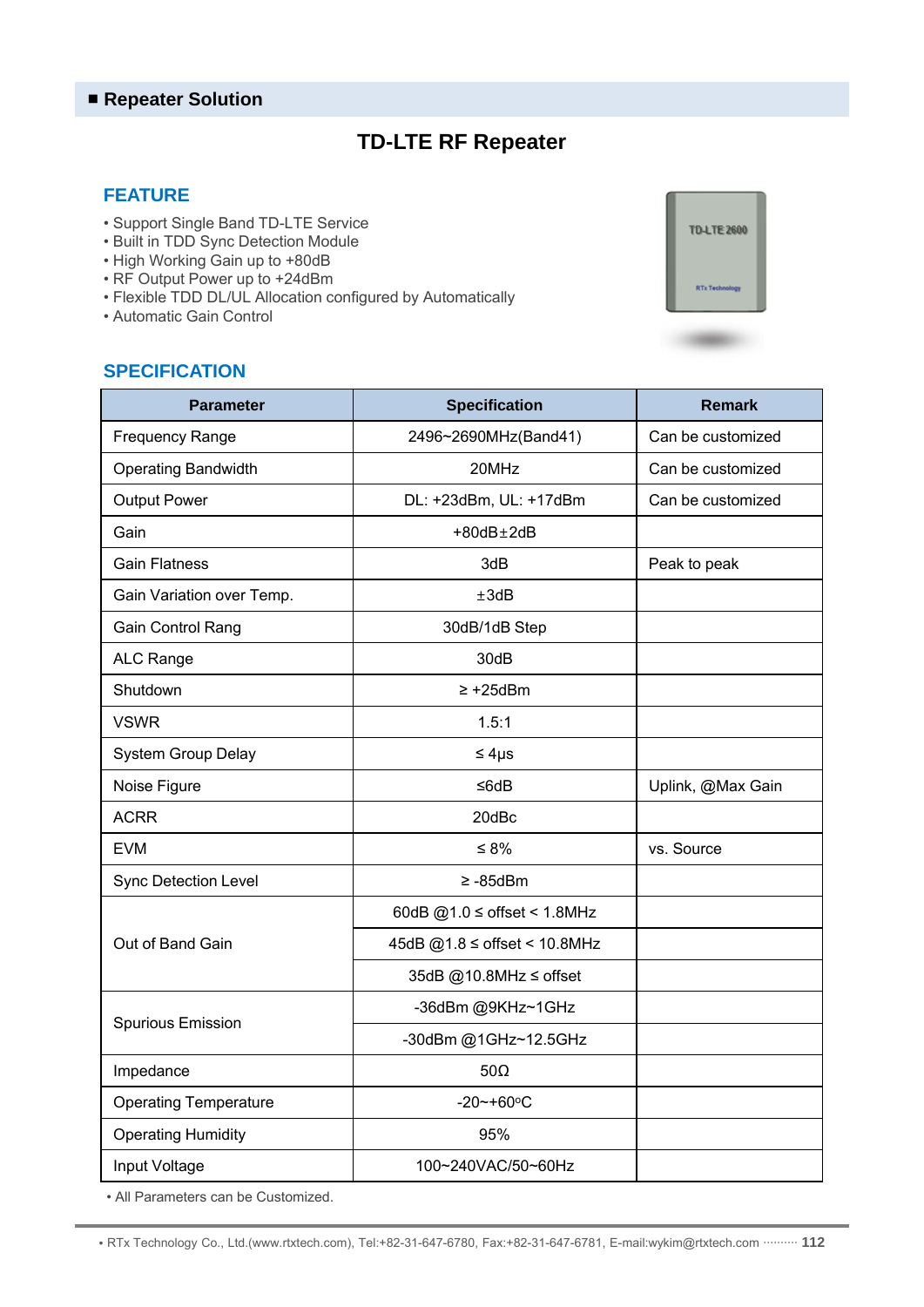# **Home RF Repeater**

### **FEATURE**

- **TETRA**, **GSM**, **WCDMA** or **LTE** Type is available
- Support **Single Band** or **Dual Band** Frequency Range
- Compact Size
- Easy Installation
- Auto Level Control Function (ALC)
- Suitable for Home Area Service

#### **SPECIFICATION**

| HOME |   |
|------|---|
|      | × |
|      |   |
|      |   |

| <b>Parameter</b>           | <b>Specification</b>                                | <b>Remark</b>     |
|----------------------------|-----------------------------------------------------|-------------------|
| <b>Frequency Range</b>     | Tetra, GSM, WCDMA or LTE                            | Single or Dual    |
| <b>Operating Bandwidth</b> | 20MHz (Single or Dual)                              | Can be customized |
| <b>Output Power</b>        | DL: +10dBm, UL: +10dBm                              |                   |
| Gain                       | $+65dB$                                             |                   |
| <b>Gain Flatness</b>       | 3dB                                                 | Peak to peak      |
| Maximum Input Power        | $-20$ d $Bm$                                        |                   |
| Gain Control Rang          | 15dB/1dB Step                                       |                   |
| <b>ALC Range</b>           | 15dB                                                |                   |
| Shutdown                   | $\geq$ +13dBm                                       |                   |
| <b>VSWR</b>                | 1.5:1                                               |                   |
| System Group Delay         | ≤ 5µs                                               |                   |
| Noise Figure               | $\leq 7dB$                                          | Uplink, @Max Gain |
| Out of Band Gain           | 3GPP                                                |                   |
| Function                   | <b>Over Power Check</b><br><b>Auto Gain Control</b> | Can be customized |
| <b>LED</b>                 | DC Power, ALC, Shutdown                             | Can be customized |
| Input Voltage              | 100~240VAC/50~60Hz                                  | +6VDC Adaptor     |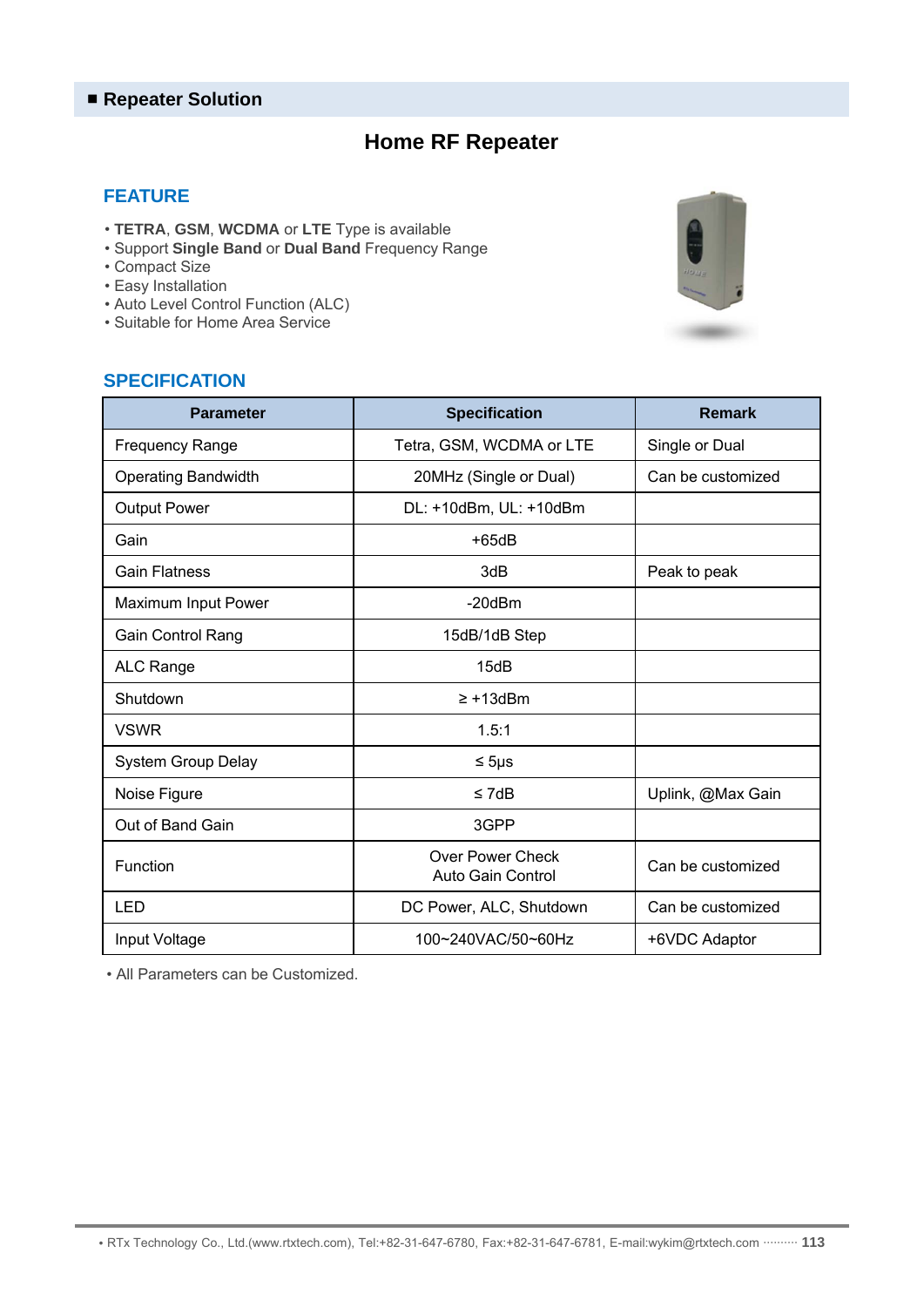# **Indoor RF Repeater**

#### **FEATURE**

- **TETRA**, **GSM**, **WCDMA** or **LTE** Type is available
- Support **Single Band** or **Dual Band** Frequency Range
- Indoor Type Repeater
- Easy Installation
- Auto Level Control Function (ALC)
- Optional Modem for Network Management System
- Suitable for In-building Area

#### **SPECIFICATION**



| <b>Parameter</b>           | <b>Specification</b>                                                    | <b>Remark</b>     |
|----------------------------|-------------------------------------------------------------------------|-------------------|
| <b>Frequency Range</b>     | Tetra, GSM, WCDMA or LTE                                                | Single or Dual    |
| <b>Operating Bandwidth</b> | 20MHz (Single or Dual)                                                  | Can be customized |
| <b>Output Power</b>        | DL: +23dBm, UL: +17dBm                                                  |                   |
| Gain                       | $+80dB \pm 2dB$                                                         |                   |
| <b>Gain Flatness</b>       | 3dB                                                                     | Peak to peak      |
| Gain Variation over Temp.  | ±3dB                                                                    |                   |
| <b>Gain Control Rang</b>   | 30dB/1dB Step                                                           |                   |
| <b>ALC Range</b>           | 30dB                                                                    |                   |
| Shutdown                   | $\geq$ +25dBm                                                           |                   |
| <b>VSWR</b>                | 1.5:1                                                                   |                   |
| System Group Delay         | $\leq 5 \mu s$                                                          |                   |
| Noise Figure               | $\leq 7$ dB                                                             | Uplink, @Max Gain |
| Out of Band Gain           | 3GPP                                                                    |                   |
| Function                   | <b>Isolation and Over Power Check</b><br>Auto Gain Control, GUI(Option) | Can be customized |
| <b>LED</b>                 | DC Power, ALC, Shutdown                                                 | Can be customized |
| Input Voltage              | 100~240VAC/50~60Hz                                                      |                   |